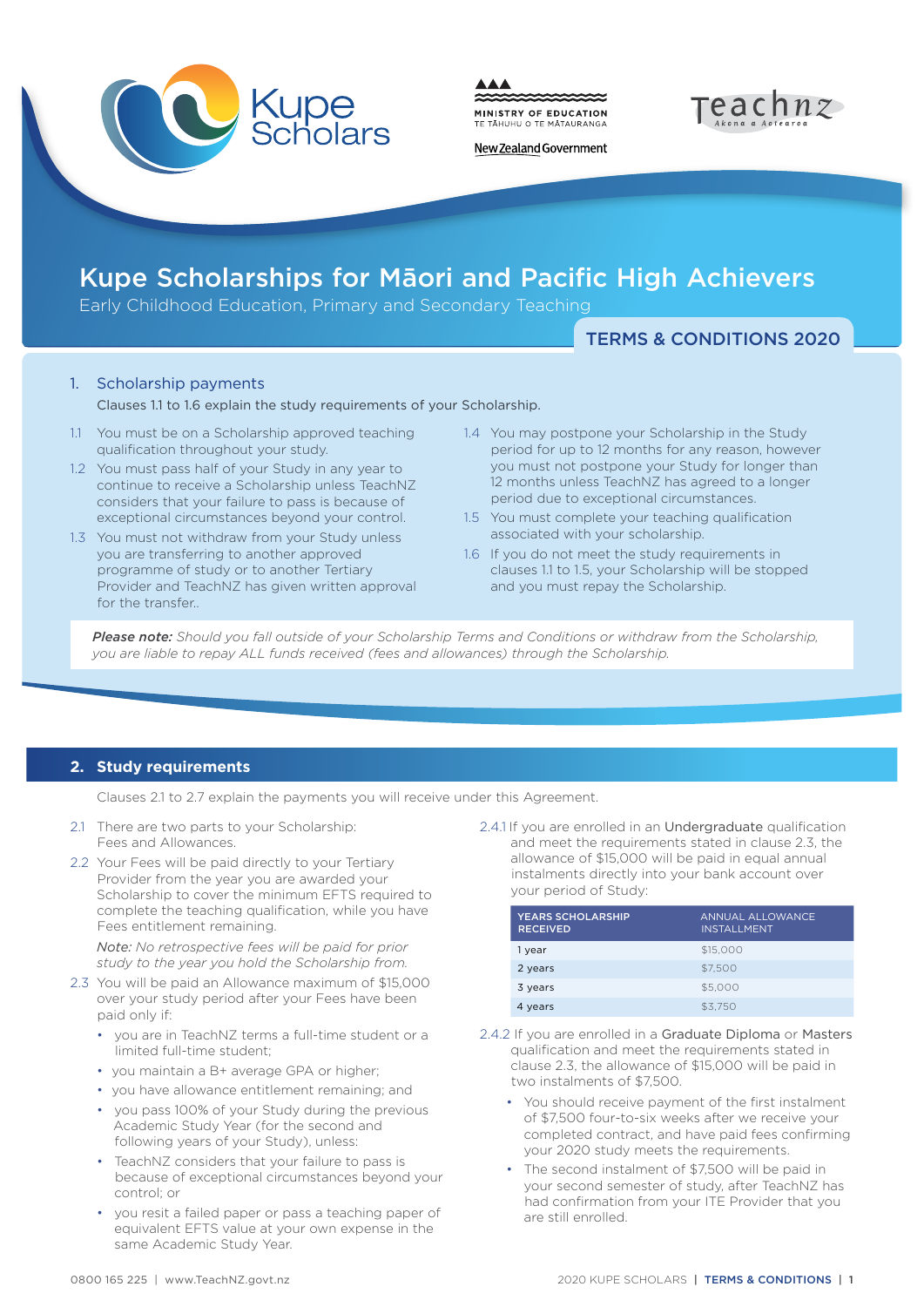- 2.5 If you are starting your studies Mid-Year the payments will be split to match your academic year of Study.
- 2.6 If you receive an Allowance overpayment that you were not eligible to receive, you must repay the amount to StudyLink within 28 days of receiving advice regarding the overpayment.
- 2.7 If the amount is not repaid, the amount of the overpayment will be deducted from your remaining allowance entitlement.

#### **3. Teaching requirements**

Clauses 3.1 to 3.3 explain the period you must teach for and what you must teach to meet the teaching requirements and Bond Period of your Scholarship.

- 3.1 After you have completed your Study, you must teach:
	- for at least 12.5 hours per week;
	- in a permanent or long-term relieving position in blocks of six weeks. This cannot be day relief or a short-term relieving position of less than six weeks;
	- in the subject or settings in clause 3.1.1 or 3.1.2 as per the corresponding sector for your qualification;
	- for the Bond Period in clause 3.3.
- 3.1.1 If you have studied an Early Learning Qualification you are to teach
	- in a licenced early childhood service, or as a co-ordinator in a home-based early childhood service. Employment as an in-home educator does not meet the requirements.
- 3.1.2 If you have studied a Primary or Secondary Qualification you are to teach:
	- in a New Zealand State or State-Integrated school. Employment in a Private school does not meet the requirements.

#### **4. Notification requirements**

Clause 4.1 tells you when you will need to contact TeachNZ.

- 4.1 You must contact TeachNZ if you:
	- change your physical and email address or contact phone details
	- fail any part of your Study
	- postpone, transfer or withdraw from your Study

3.3 You must teach for the Bond Period in the following table. Your Bond Period starts on the first day of the month following completion of your teacher education qualification.

 *For example, if you completed your Study on 14 December 2019, your Bond Period would start on 1 January 2020.*

| <b>YEARS SCHOLARSHIP</b><br><b>RECEIVED</b>            | <b>REQUIRED NUMBER OF YEARS</b><br><b>TEACHING (BOND PERIOD)</b> |
|--------------------------------------------------------|------------------------------------------------------------------|
| Less than 0.8 EFTS and did<br>not recieve an allowance | 1 year within the 2 after<br>qualification completed             |
| 1 year                                                 | 2 years within the 4 after<br>qualification completed            |
| 2 years                                                | 2 years within the 4 after<br>qualification completed            |
| 3 years                                                | 3 years within the 5 after<br>qualification completed            |
| 4 years                                                | 4 years within the 6 after<br>qualification completed            |
|                                                        |                                                                  |

- receive an overpayment you were not eligible for
- have a change in circumstances that might affect your eligibility for the Scholarship
- have a change in circumstances that might affect your bonding obligations (teaching requirements).

#### **5. Privacy**

Clauses 5.1 to 5.5 explain over the privacy of your scholarship information.

- 5.1 Your personal information may be used for, or shared with, any of the below agencies for TeachNZ Scholarship purposes:
	- Ministry of Social Development and Employment
	- Inland Revenue Department
	- Ministry of Education
	- Tertiary Education Commission
	- New Zealand Qualifications Authority
	- Tertiary Providers
	- New Zealand Customs Service
	- Department of Internal Affairs.
- 5.2 TeachNZ will obtain results of study from your Tertiary Provider or from the New Zealand Qualifications Authority to confirm your eligibility or continuing eligibility for the Scholarship.
- 5.3 TeachNZ and/or StudyLink will obtain information regarding payment of fees from your Tertiary Provider.
- 5.4 TeachNZ will obtain information regarding teaching subjects and hours directly from the school that employs you or through the payroll system.
- 5.5 TeachNZ may share your Scholarship and personal contact information with an agency contracted to provide assistance to Scholarship Recipients for the purpose of mentoring assistance, and or finding employment in accordance with the Scholarship teaching requirements.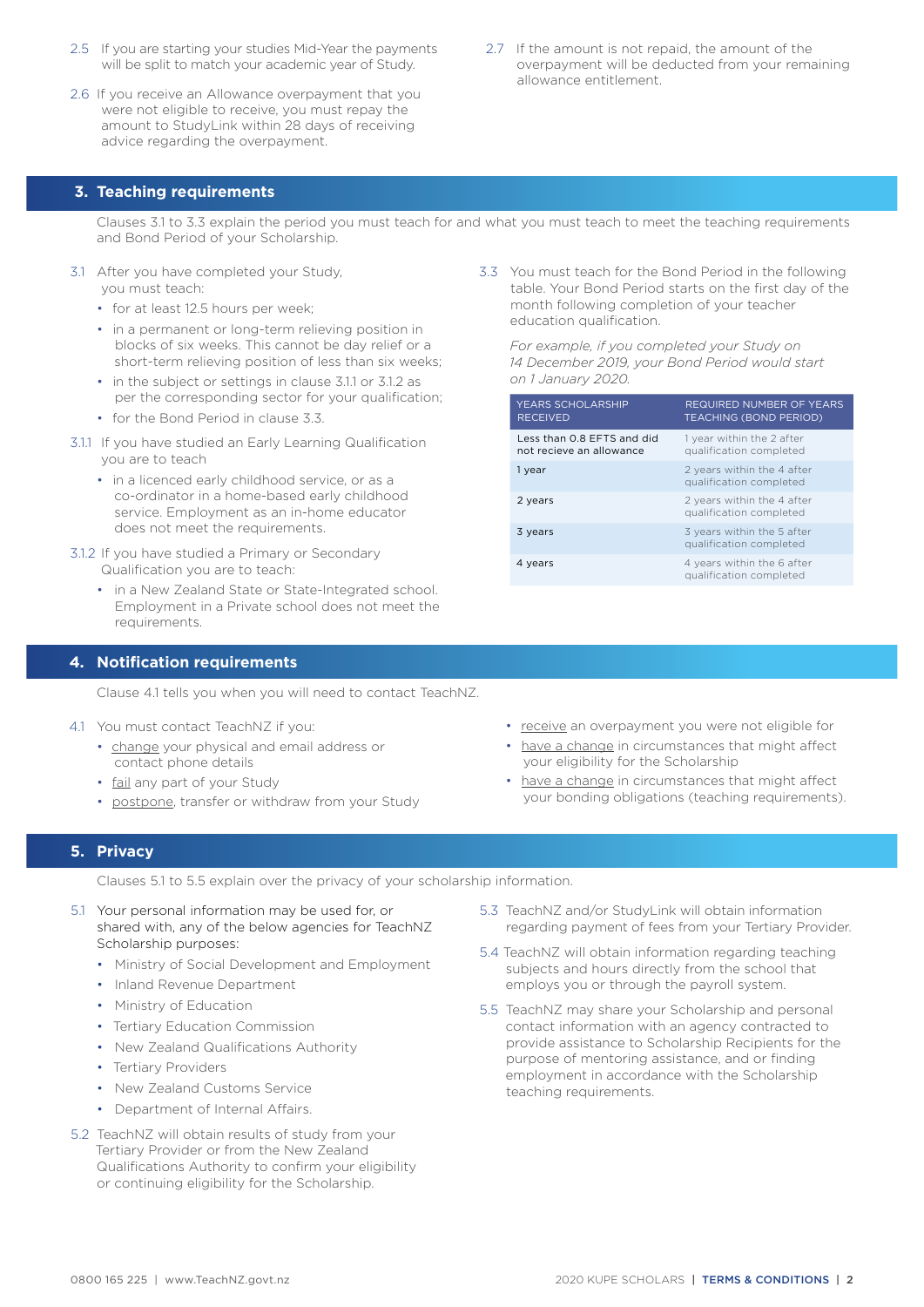## **6. Withdrawal of your Scholarship**

6.1 If the Ministry considers that you have either obtained a Scholarship after misrepresenting your circumstances or have later misrepresented your circumstances (e.g. regarding completion of study requirements), or if at any time it comes to the

Ministry's notice that you previously held a TeachNZ Scholarship:

- the Scholarship will be withdrawn and no further payments will be made
- you must repay all of the Scholarship funds paid out.

*Note: The Ministry takes such matters seriously and will notify the New Zealand Police and your study Provider in the case of likely fraud.*

#### **7. Withdrawing from your Scholarship**

You can withdraw from your Scholarship at any point in writing.

- 7.1 You will be liable to repay all or a portion of all funds paid out during the Scholarship (Fees and Allowances).
- 7.2 You will be advised in writing of the amount for repayment and you will have 14 days to write to TeachNZ before the amount will be transferred to Commissioner of Inland Revenue (see clause 9).
- 7.3 Once your Scholarship amount is transferred to StudyLink for repayment, it cannot be transferred back to TeachNZ.

*Note: You can only be awarded one TeachNZ scholarship. If you have previously received a TeachNZ scholarship, and either have withdrawn or failed to meet the terms and conditions of that scholarship, you are not eligible to reapply.*

#### **8. Repayment of your Scholarship**

Clauses 8.1 to 8.3 explain your obligations to repay the Scholarship if you don't meet the study or teaching requirements and how much you must repay.

- 8.1 If you don't meet the study requirements in clause 1 or the teaching requirements in clause 3, you must repay your Scholarship. This repayment will be required unless TeachNZ considers there are exceptional circumstances which make repayment inequitable.
- 8.2 If you do not meet the study requirements, you must repay:
	- the Fees part of your Scholarship paid to the Tertiary Provider by StudyLink on your behalf and which the Tertiary Provider cannot refund to StudyLink; and
	- any allowances that have been paid to you.

8.3 If you do not meet the teaching requirements, the proportion of the Scholarship you will have to repay will be:

| <b>YEARS</b><br><b>SCHOLARSHIP</b><br><b>RECEIVED</b> | (Bonded<br>for $1yr$ ) | <b>ONE</b><br>(Bonded<br>for $2$ yrs) | <b>TWO</b><br>(Bonded<br>for $2 \, \text{vrs}$ ) | <b>THREE</b><br>(Bonded<br>for $3 \, \text{vrs}$ ) | <b>FOUR</b><br>(Bonded<br>for $4$ yrs) |
|-------------------------------------------------------|------------------------|---------------------------------------|--------------------------------------------------|----------------------------------------------------|----------------------------------------|
| Complete less<br>than 1 year<br>teaching              | 100%                   | 100%                                  | 100%                                             | 100%                                               | 100%                                   |
| Complete less<br>than 2 years<br>teaching             |                        | 50%                                   | 50%                                              | 67%                                                | 75%                                    |
| Complete less<br>than 3 years<br>teaching             |                        |                                       |                                                  | 34%                                                | 50%                                    |
| Complete less<br>than 4 years<br>teaching             |                        |                                       |                                                  |                                                    | 25%                                    |

#### **9. If you disagree with the amount to be repaid**

Clauses 9.1 to 9.3 explain the time you have to contact us if you disagree with the amount you have to repay.

- 9.1 TeachNZ will write to you at the postal address in this Agreement, the contact email address on record or at the address notified by you under clause 4, with the amount you have to repay. If you don't agree with the amount, you will have 14 days to write to TeachNZ. If you don't write to us, we'll send you a notification and give you another 28 days to write to us. If you do not do this, we will send a reminder letter to your postal or email address, and you'll have 14 more days to write to us.
- 9.2 If you write to TeachNZ, we will review your case and advise you in writing of the decision.
- 9.3 If the decision is that the amount is correct or if we do not hear from you within 56 days, TeachNZ will advise StudyLink. StudyLink will establish a Student Loan and transfer it to Inland Revenue, who will send you a statement with your repayment details.

#### **10. Transfer of repayment amount to Commissioner of Inland Revenue**

- 10.1 Administration of the repayment will be transferred to the Commissioner of Inland Revenue, in accordance with Section 17 of the Student Loan Scheme Act 2011.
- 10.2 If you already have a Student Loan, the amount you have to repay will be added to your Student Loan. If you do not have a Student Loan, one will be created for you.